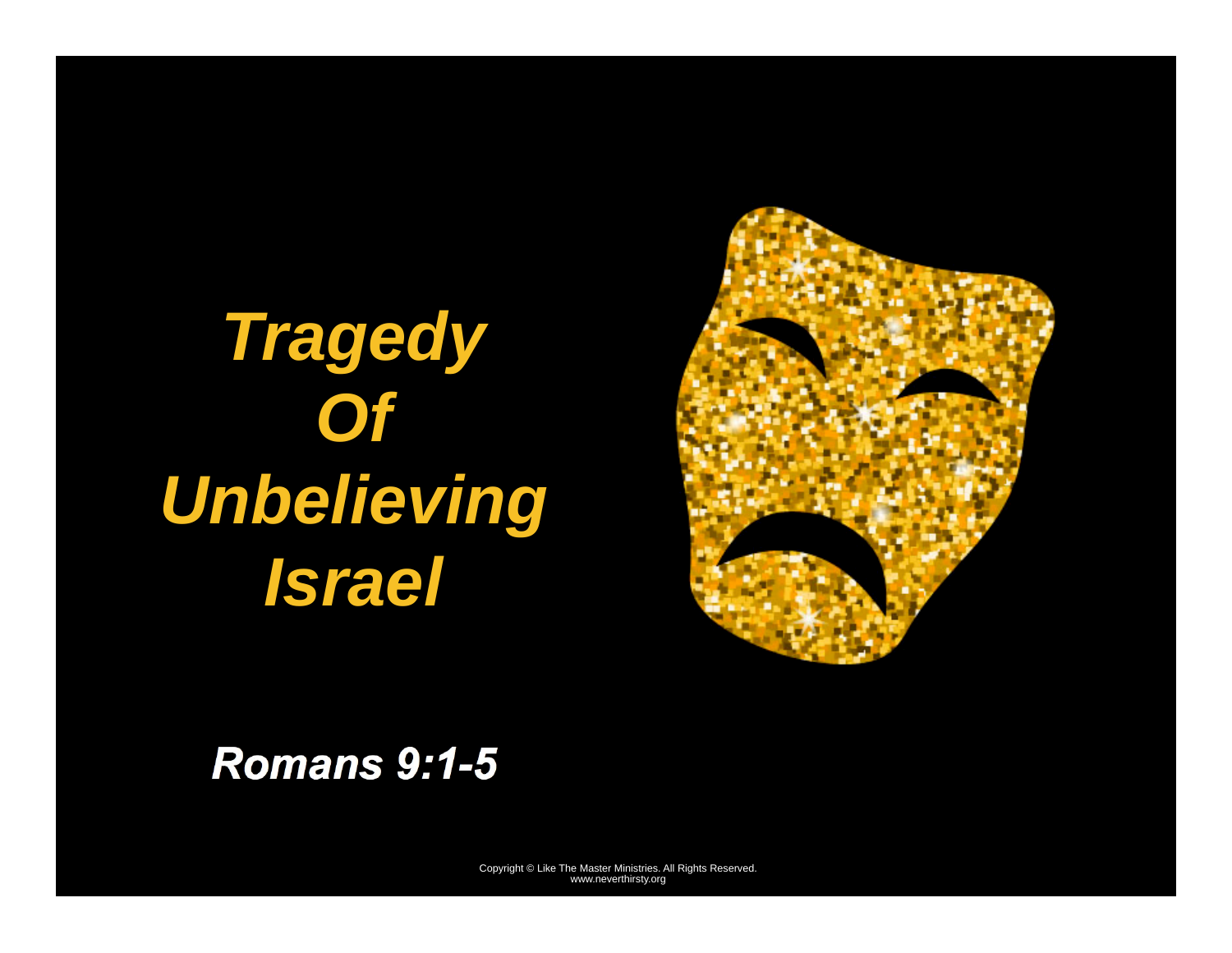**Outline of Romans** Guilty Sinners Are Saved By Grace Alone Through Faith Alone in Christ Alone

*Doctrine*

**Introduction** 

|              | <b>Unrighteous</b><br>Man Is<br>Condemned                                                          | Justification - God's<br>Righteousness<br>By Faith                                                                                                                    | Sanctification-<br><b>Transformation To</b><br>God's Righteousness                    | Israel Will Accept<br>God's Gospel of<br>Righteousness                                                             | Call To<br>Practice<br>Righteousness                                                                                                                                                       | Concluding<br>Remarks                                           |
|--------------|----------------------------------------------------------------------------------------------------|-----------------------------------------------------------------------------------------------------------------------------------------------------------------------|---------------------------------------------------------------------------------------|--------------------------------------------------------------------------------------------------------------------|--------------------------------------------------------------------------------------------------------------------------------------------------------------------------------------------|-----------------------------------------------------------------|
| Introduction | 1:18<br>guilty and condemned<br>Every Jew is guilty too!<br>Every Gentile is guilty<br>Everyone is | 6:1<br>3:21<br>righteousness<br>works<br>not <sup>1</sup><br>ъ<br>ress<br><b>K</b><br>¥<br>C<br>毒<br>Benefits of righteou<br>Grace reigns thro<br>Justification by fa | Sanctification and the Spirit<br>Sanctification and the Law<br>Sanctification and sin | Israel and their promised restoration<br>Israel's Rejection and God's election<br>Israel and The Prophesied Gospel | 12:1<br>Call to avoid being judgmental<br>Call to minister to one another<br>sacrifice<br>Call to obey governments<br>Call to love everyone<br>Call to put on Jesus<br>Call to be a living | 16:27<br>15:14<br>About the apostle Paul<br>Greetings from Paul |
|              |                                                                                                    |                                                                                                                                                                       | <b>DOCTRINE</b>                                                                       |                                                                                                                    | <b>APPLICATION</b>                                                                                                                                                                         |                                                                 |
|              | Problem                                                                                            | Proffer                                                                                                                                                               | <b>Process</b>                                                                        |                                                                                                                    | <b>Practice</b>                                                                                                                                                                            |                                                                 |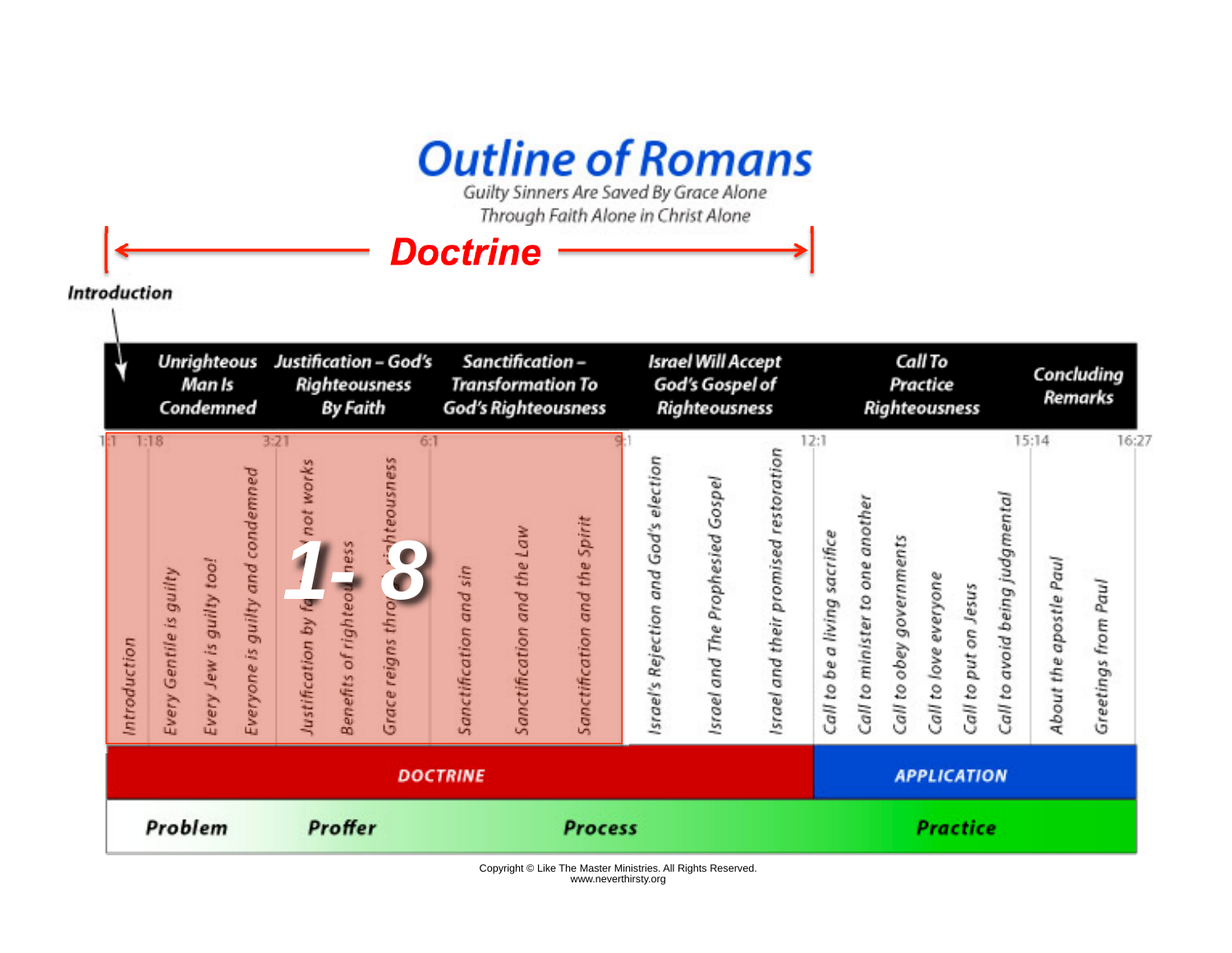**Outline of Romans** Guilty Sinners Are Saved By Grace Alone Through Faith Alone in Christ Alone

*Doctrine*

**Introduction** 

|                     | <b>Unrighteous</b><br>Man Is<br>Condemned |                                                                 |      | Justification - God's<br>Righteousness<br>By Faith |                           |                                           | Sanctification-<br>Transformation To<br>God's Righteousness |                            |                               | <b>Israel Will Accept</b><br>God's Gospel of<br>Righteousness |                                                |                                    | Call To<br>Practice<br>Righteousness   |                                 |                          |                       |                      | Concluding<br>Remarks          |                                 |                              |
|---------------------|-------------------------------------------|-----------------------------------------------------------------|------|----------------------------------------------------|---------------------------|-------------------------------------------|-------------------------------------------------------------|----------------------------|-------------------------------|---------------------------------------------------------------|------------------------------------------------|------------------------------------|----------------------------------------|---------------------------------|--------------------------|-----------------------|----------------------|--------------------------------|---------------------------------|------------------------------|
| 1:1<br>Introduction | 1:18<br>Every Gentile is guilty           | guilty and condemned<br>Every Jew is guilty too!<br>Everyone is | 3:21 | works<br>Justification by faith and not            | Benefits of righteousness | 6:1<br>Grace reigns through righteousness | Sanctification and sin                                      | Sanctification and the Law | Sanctification and the Spirit | od's election<br><b>DO</b><br>Israel's Rejectiv               | esied Gospel<br><b>Proph</b><br>Israel and The | ed restoration<br>Israel and their | sacrifice<br>enivil o<br>be<br>Call to | Call to minister to one another | Call to obey governments | Call to love everyone | Call to put on Jesus | Call to avoid being judgmental | 15:14<br>About the apostle Paul | 16:27<br>Greetings from Paul |
|                     |                                           |                                                                 |      |                                                    |                           |                                           | <b>DOCTRINE</b>                                             |                            |                               |                                                               |                                                |                                    |                                        |                                 |                          |                       | <b>APPLICATION</b>   |                                |                                 |                              |
|                     | Problem<br>Proffer                        |                                                                 |      |                                                    | <b>Process</b>            |                                           |                                                             |                            |                               |                                                               | Practice                                       |                                    |                                        |                                 |                          |                       |                      |                                |                                 |                              |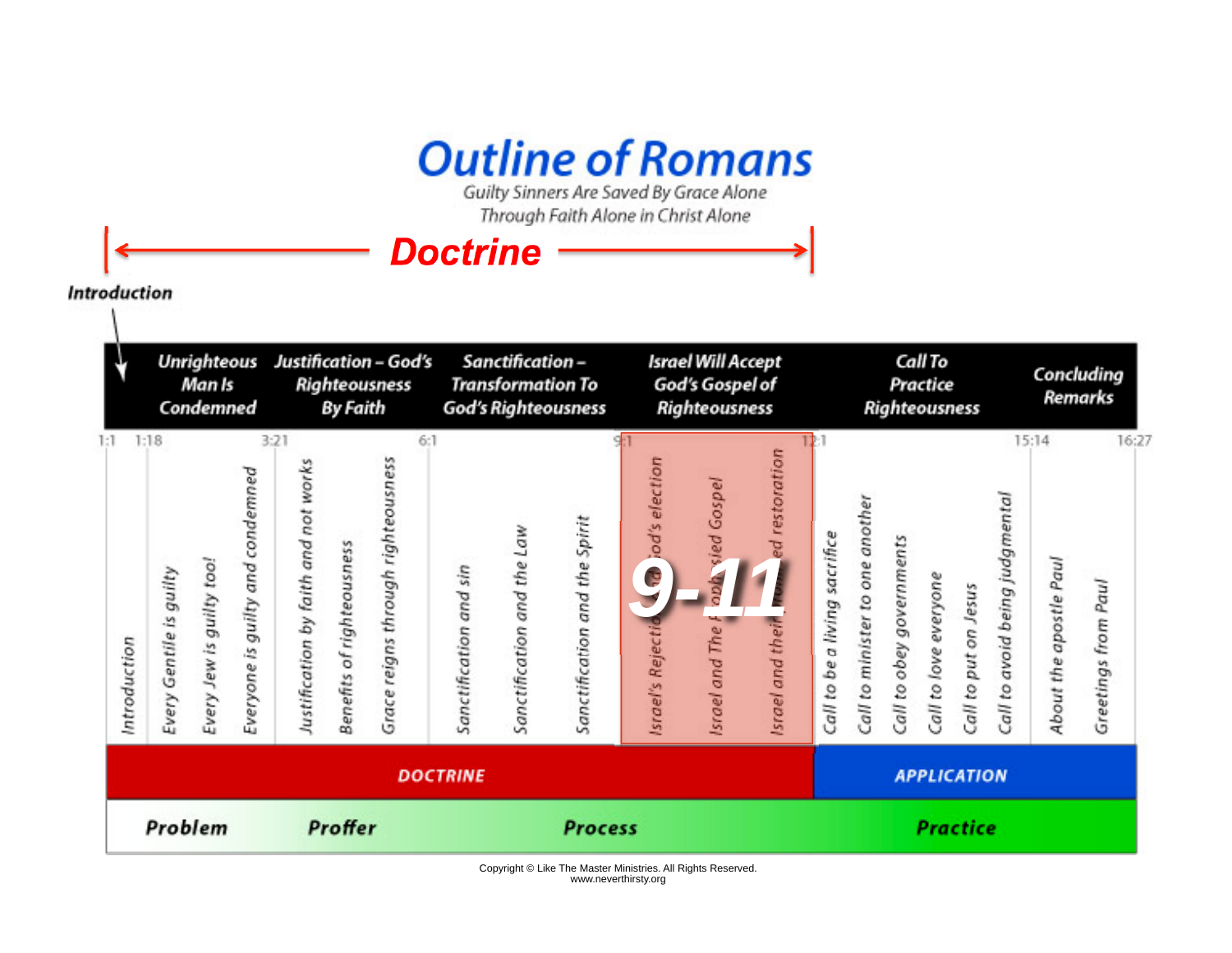**Outline of Romans** Guilty Sinners Are Saved By Grace Alone Through Faith Alone in Christ Alone

*Doctrine*

**Introduction** 

|                     | <b>Unrighteous</b><br>Man Is<br>Condemned |                          |                                                | Justification – God's<br>Righteousness<br>By Faith |                           |                                           | Sanctification-<br>Transformation To<br>God's Righteousness |                            |                               | <b>Israel Will Accept</b><br>God's Gospel of<br>Righteousness |                                  |                                       |                                      | Call To<br>Practice<br>Righteousness |                 |                  |                    |                              | Concluding<br>Remarks       |                             |  |
|---------------------|-------------------------------------------|--------------------------|------------------------------------------------|----------------------------------------------------|---------------------------|-------------------------------------------|-------------------------------------------------------------|----------------------------|-------------------------------|---------------------------------------------------------------|----------------------------------|---------------------------------------|--------------------------------------|--------------------------------------|-----------------|------------------|--------------------|------------------------------|-----------------------------|-----------------------------|--|
| 1:1<br>Introduction | 1:18<br>Every Gentile is guilty           | Every Jew is guilty too! | 3:21<br>and condemned<br>guilty<br>Everyone is | Justification by faith and not works               | Benefits of righteousness | 6:1<br>Grace reigns through righteousness | Sanctification and sin                                      | Sanctification and the Law | Sanctification and the Spirit | 9:1<br>Israel's Rejection and God's election                  | Israel and The Prophesied Gospel | Israel and their promised restoration | P:1<br>Call to be a living sacrifice | Call to minister to one another      | Call to obey go | Call to love eve | Call to put on Je  | dgmental<br>Call to avoid by | 15:14<br>O<br>About the apo | 1627<br>Greetings from Paul |  |
|                     |                                           |                          |                                                |                                                    |                           |                                           | <b>DOCTRINE</b>                                             |                            |                               |                                                               |                                  |                                       |                                      |                                      |                 |                  | <b>APPLICATION</b> |                              |                             |                             |  |
|                     | Problem                                   |                          |                                                | Proffer                                            |                           |                                           | <b>Process</b>                                              |                            |                               |                                                               |                                  |                                       | <b>Practice</b>                      |                                      |                 |                  |                    |                              |                             |                             |  |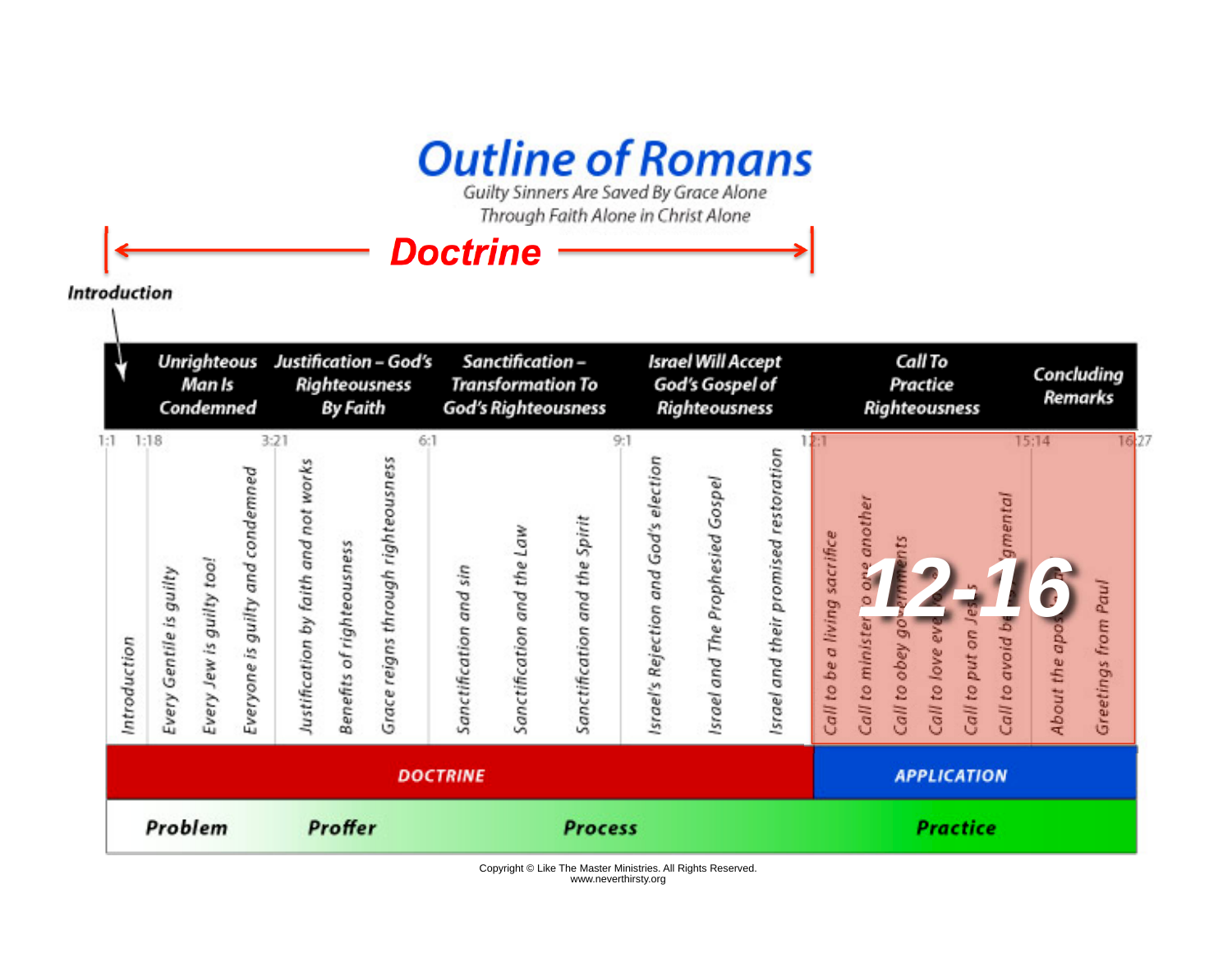## *Romans 9 - 11*

#### *1. Why did Israel reject the gospel?*

#### *2. Is the gospel new?*

#### *3. Is God finished with Israel?*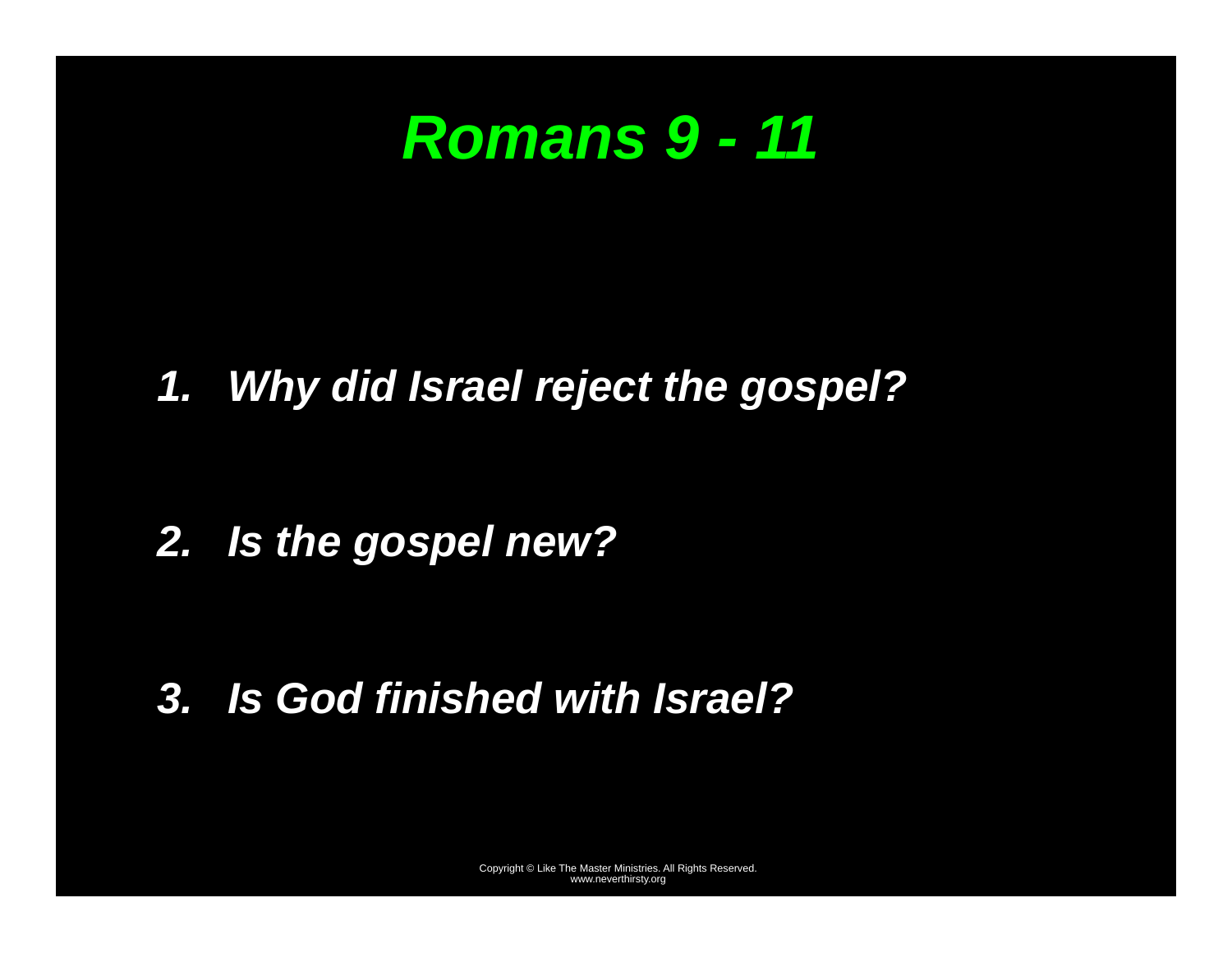#### *Paul pours out his heart . . .*

- *Tells the truth in Christ*
- *Not lying*
- $\bullet$ *Conscience is clean*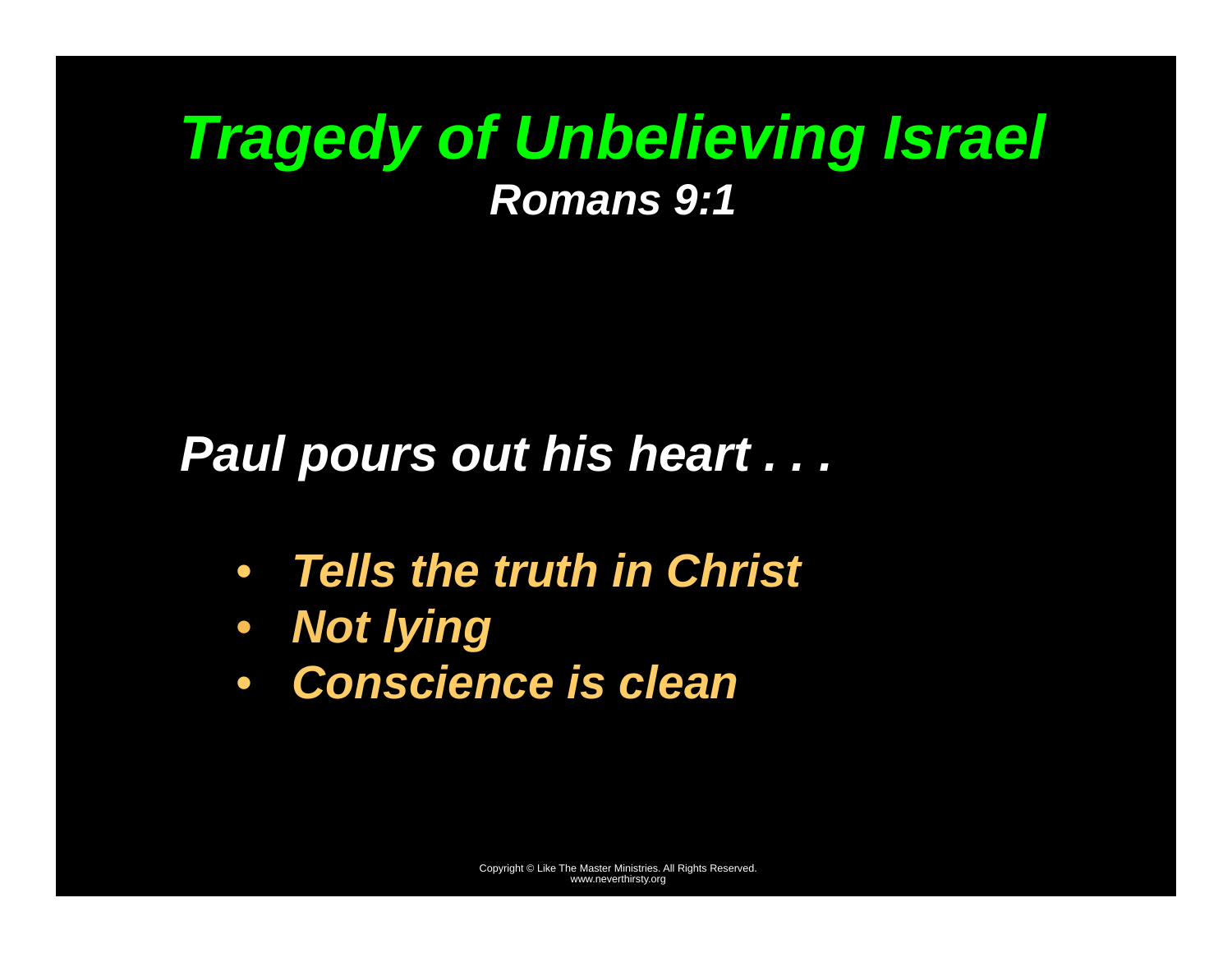*The heart is more deceitful than all else And is desperately sick; Who can understand it?* 

*I, the Lord, search the heart, I test the mind, Even to give to each man according to his ways, According to the results of his deeds.* 

*Jeremiah 17:9-10*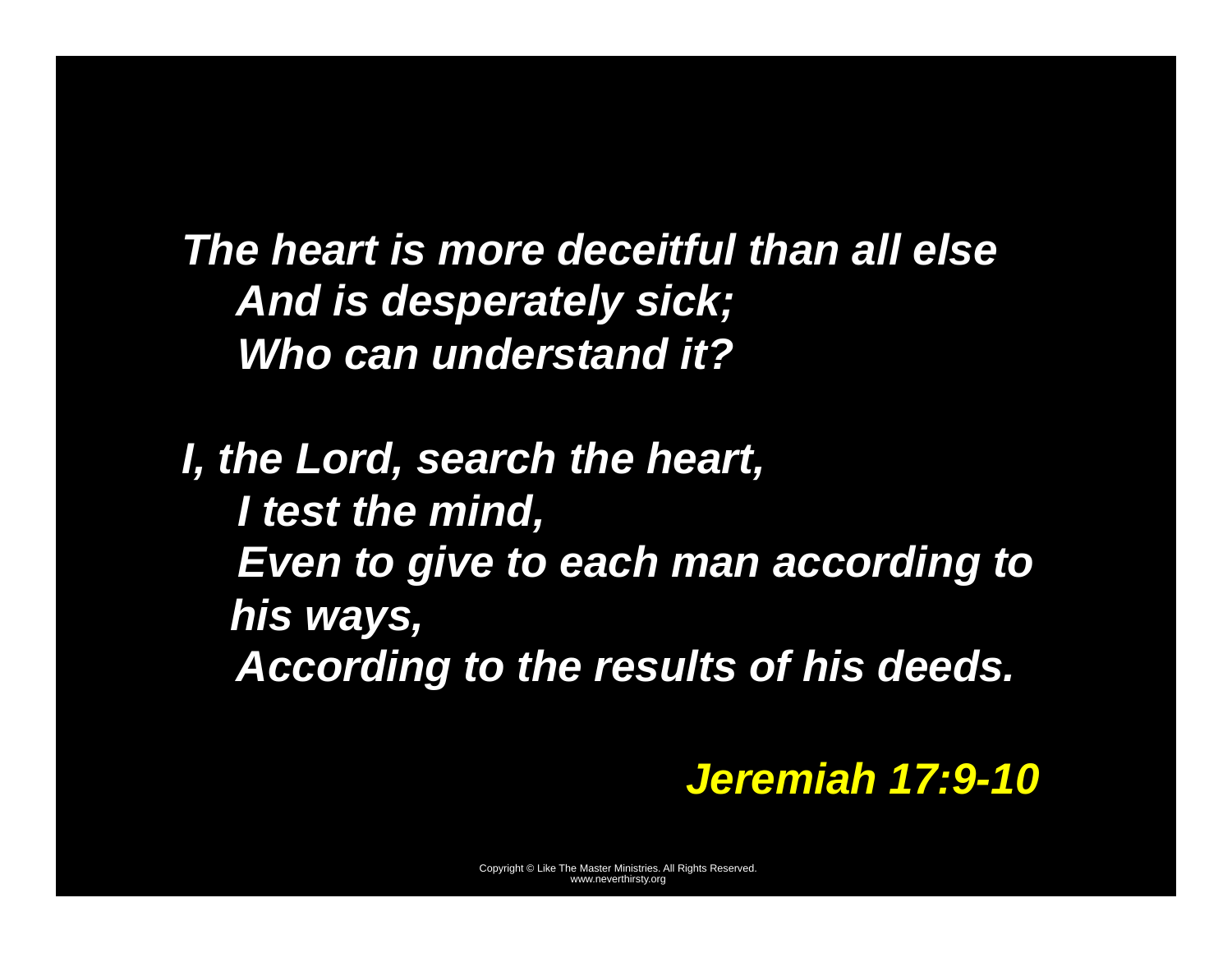# *N.T. On The Conscience*

*1 Timothy 4:2 Titus 1:15 2 Timothy 1:3 Hebrews 13:18 1 Peter 3:21 2 Corinthians 1:12 Non-Christian Christian*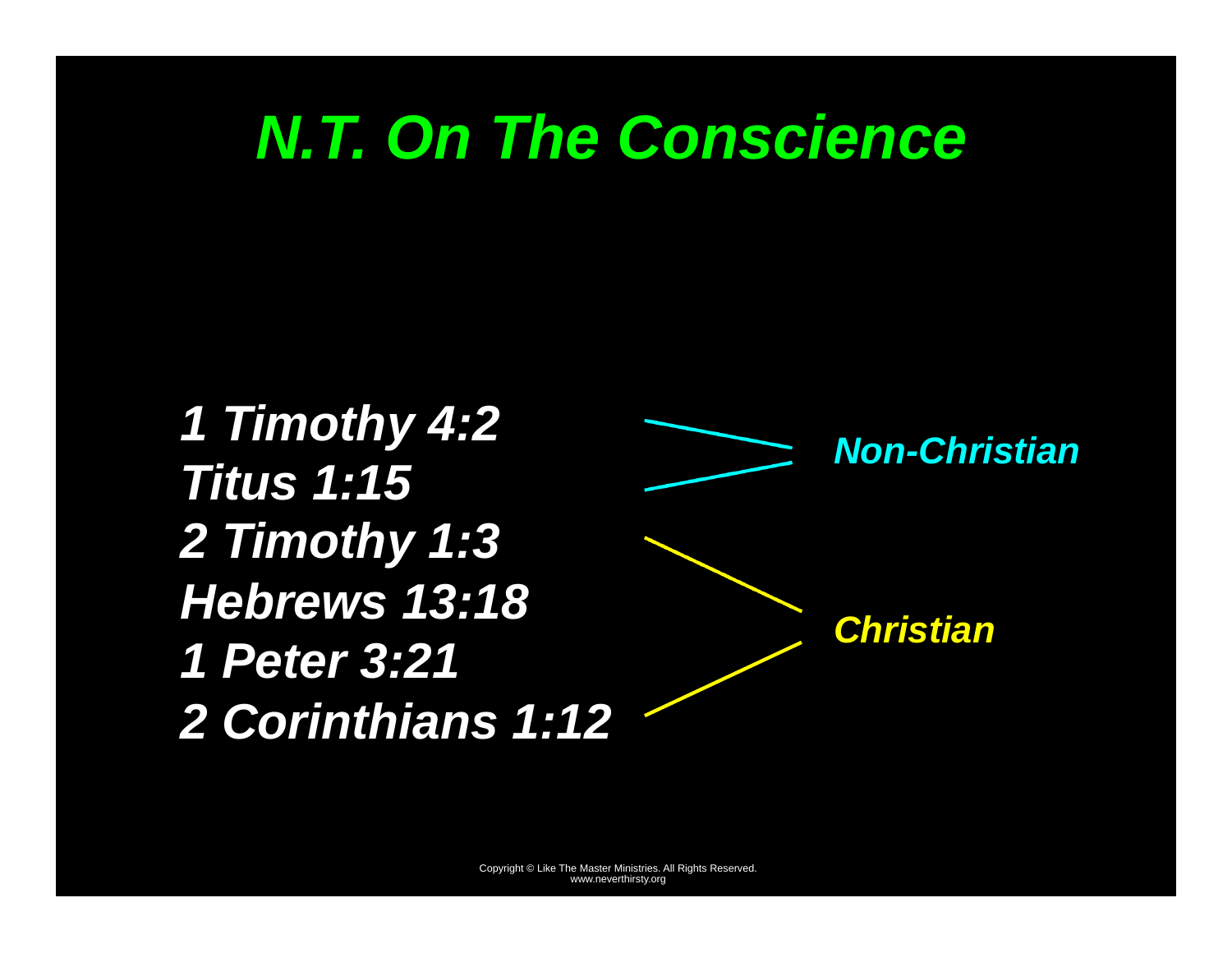*Great sorrow . . .* 

#### *Increasing grief in my heart*

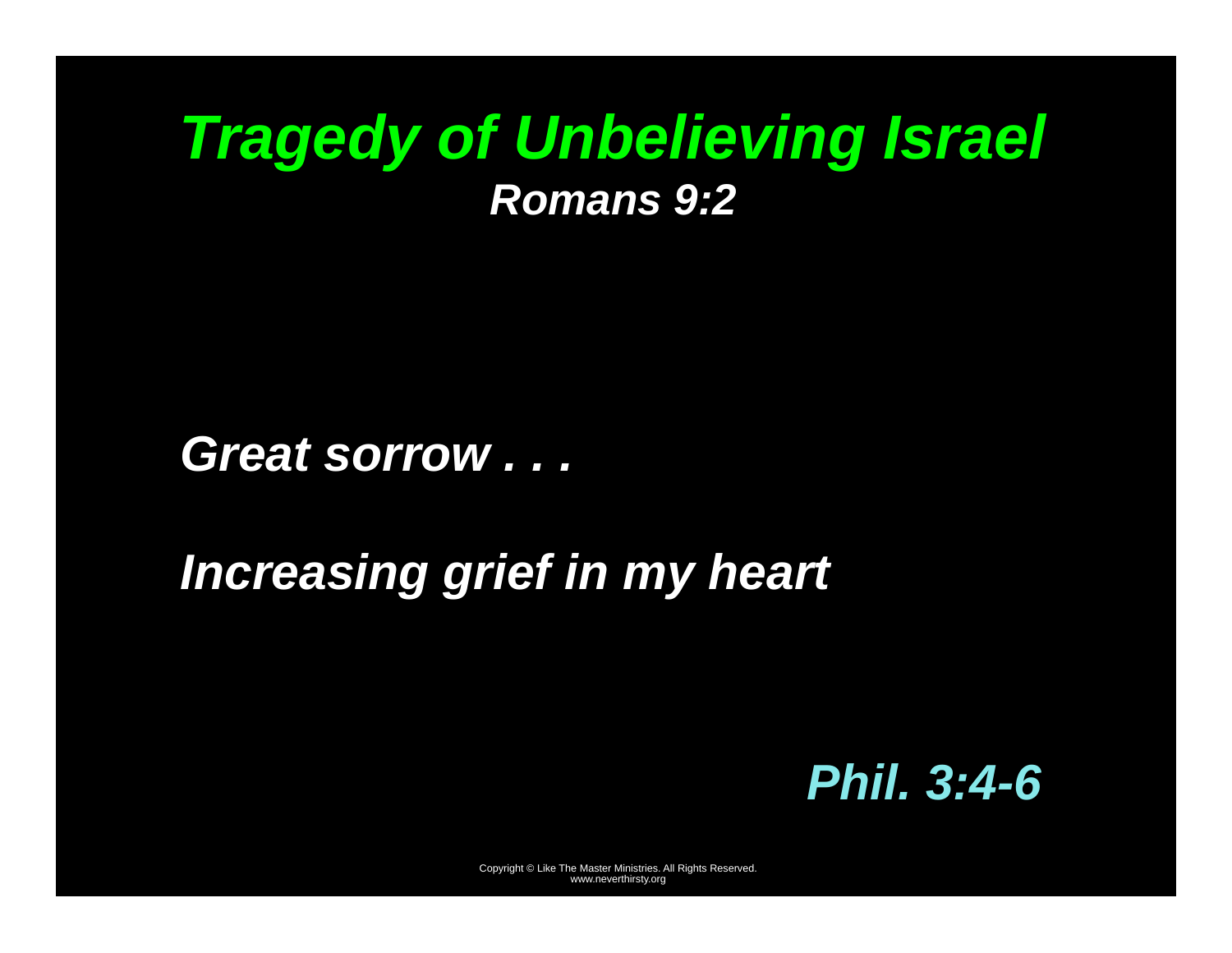*I could wish . . .* 

*- Paul knows he cannot undo his salvation* 

 *- Paul has a heart like Moses*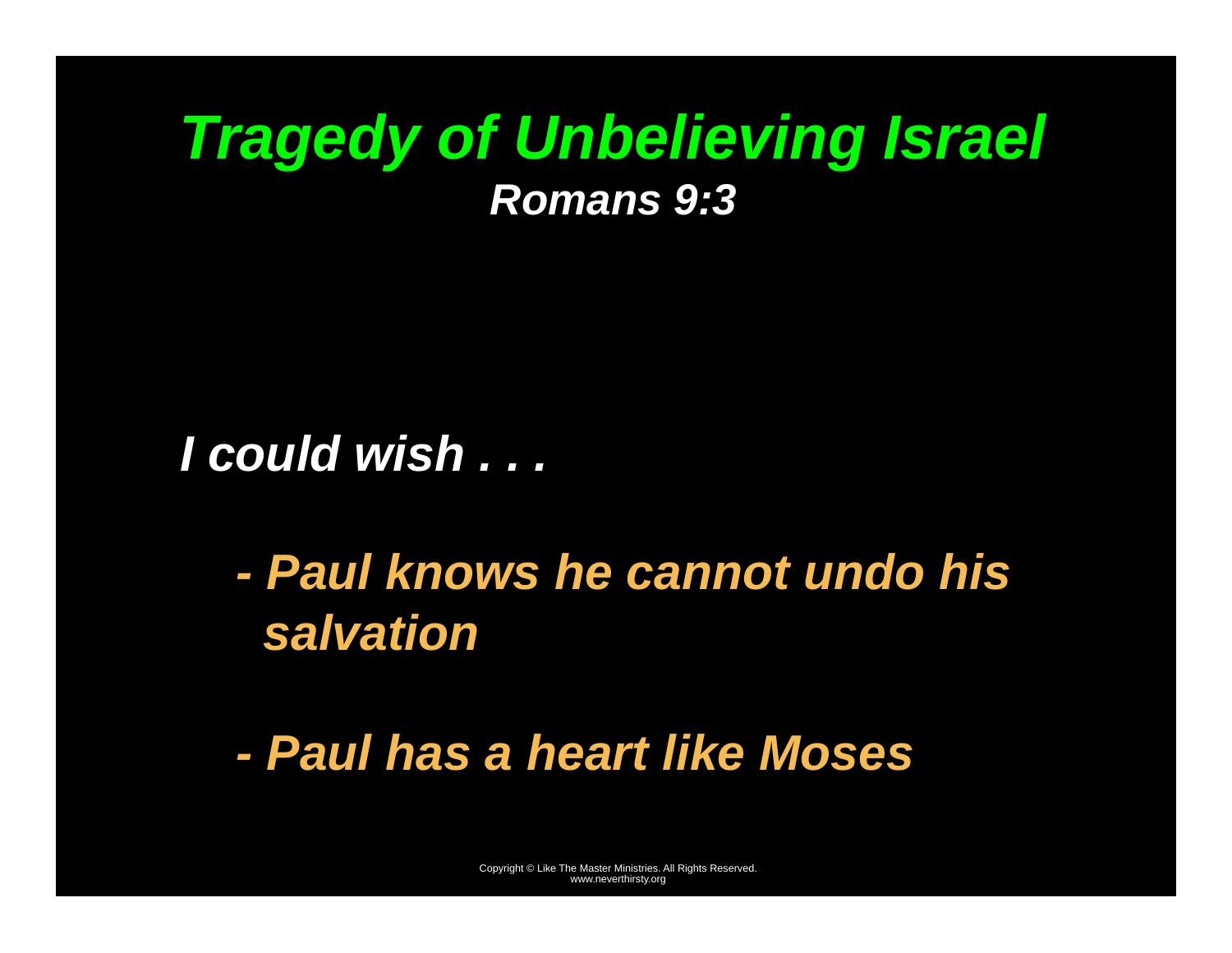# *Moses Found Israel Sinning Exodus 32:31-32*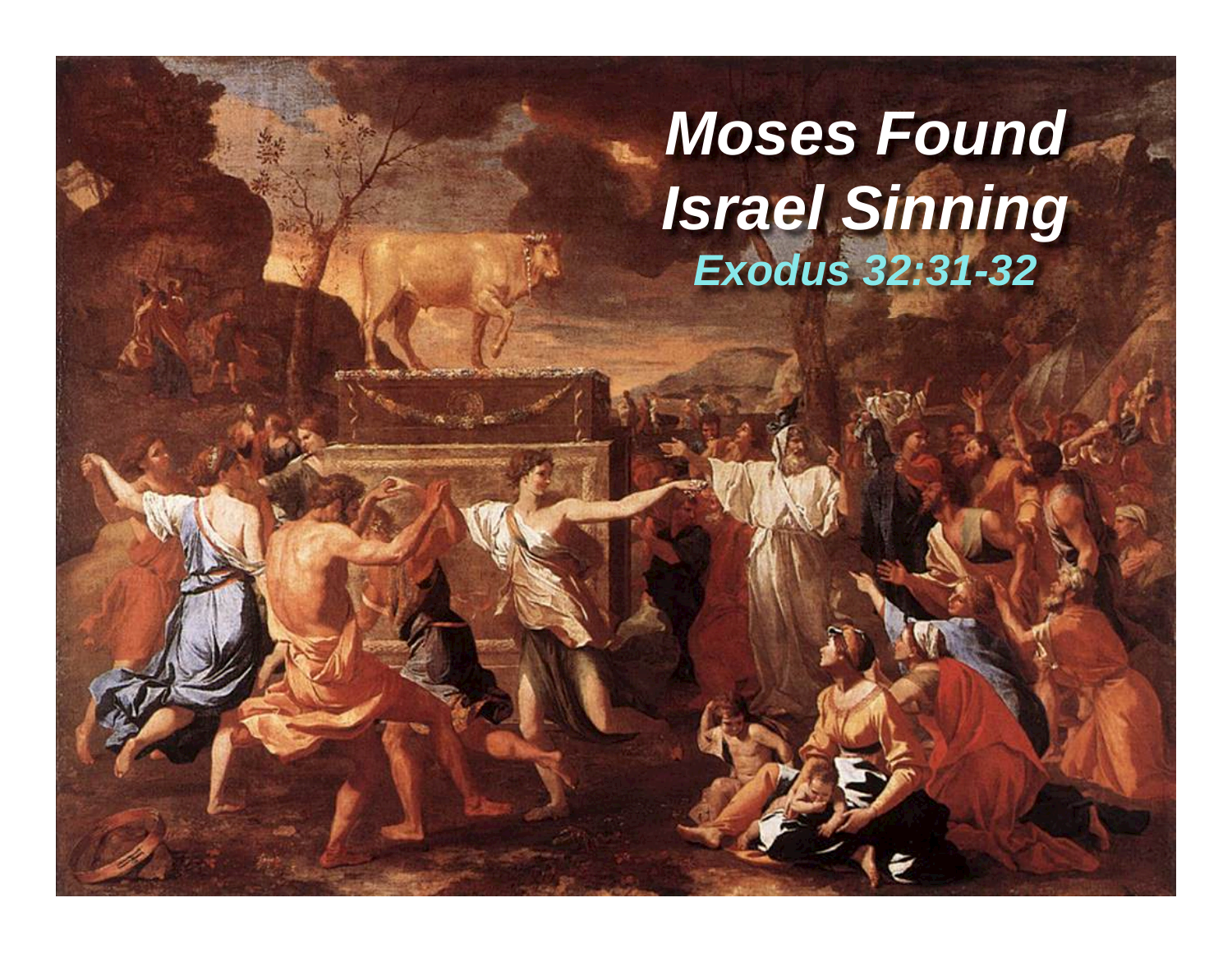$\bullet$ *Israelites* 

*Genesis 32:28* 

 $\bullet$ *Adoption as sons* 

*Hosea 11:1 Malachi 1:6 Deut. 7:7-8* 

 $\bullet$ *The glory*

*Exodus 16:10 Exodus 25:16-17 Psalm 138:5*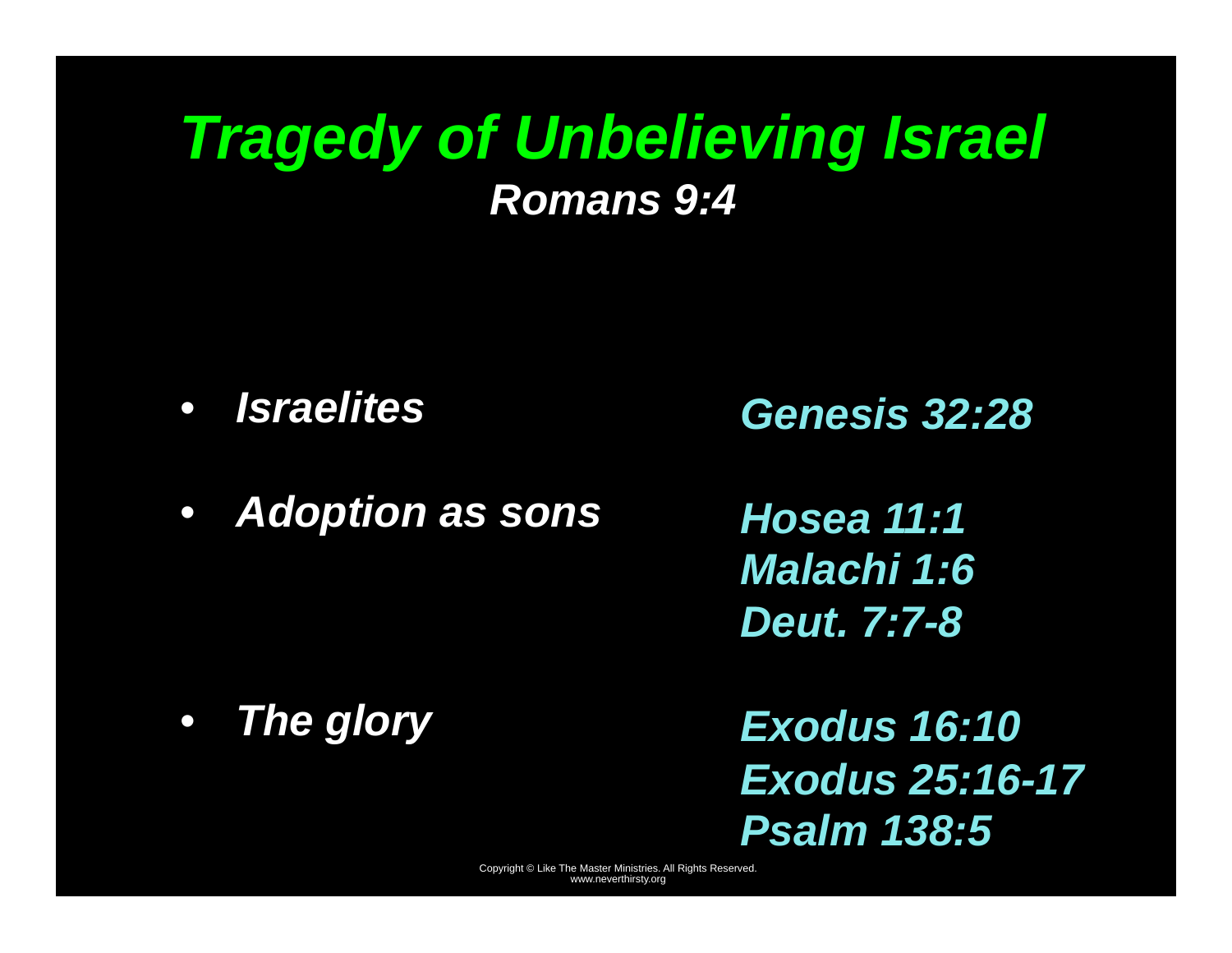$\bullet$ *Covenants* 

*Gen. 12:1-3 Ex. 19-31 2 Sam. 7:8 – 16 Jer. 31:31-34* 

 $\bullet$ *Giving of the Law*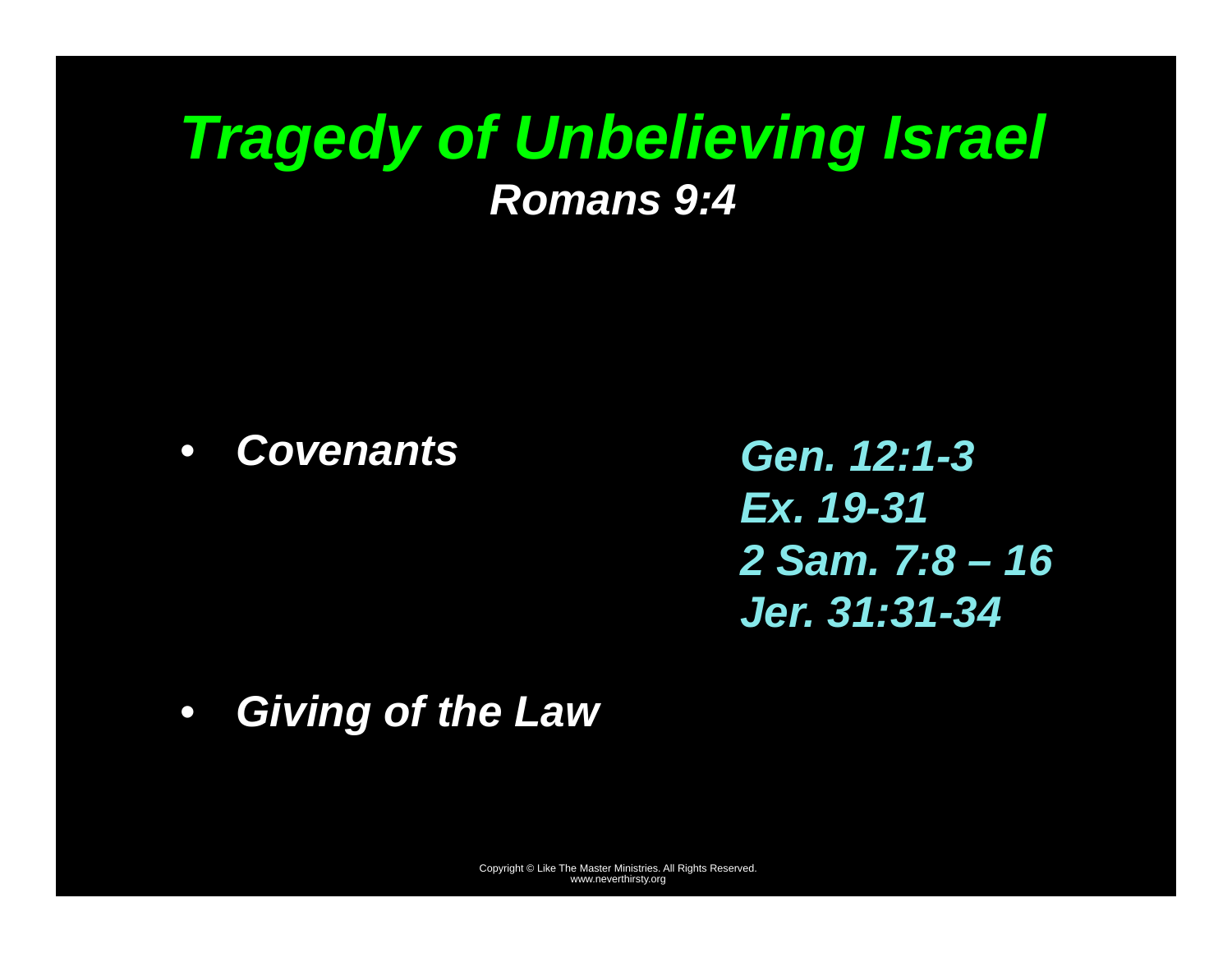- *Temple service*
- *Promises*

*Isa. 7:14 Isa. 9:6 Isa. 53 Micah 5:2-5*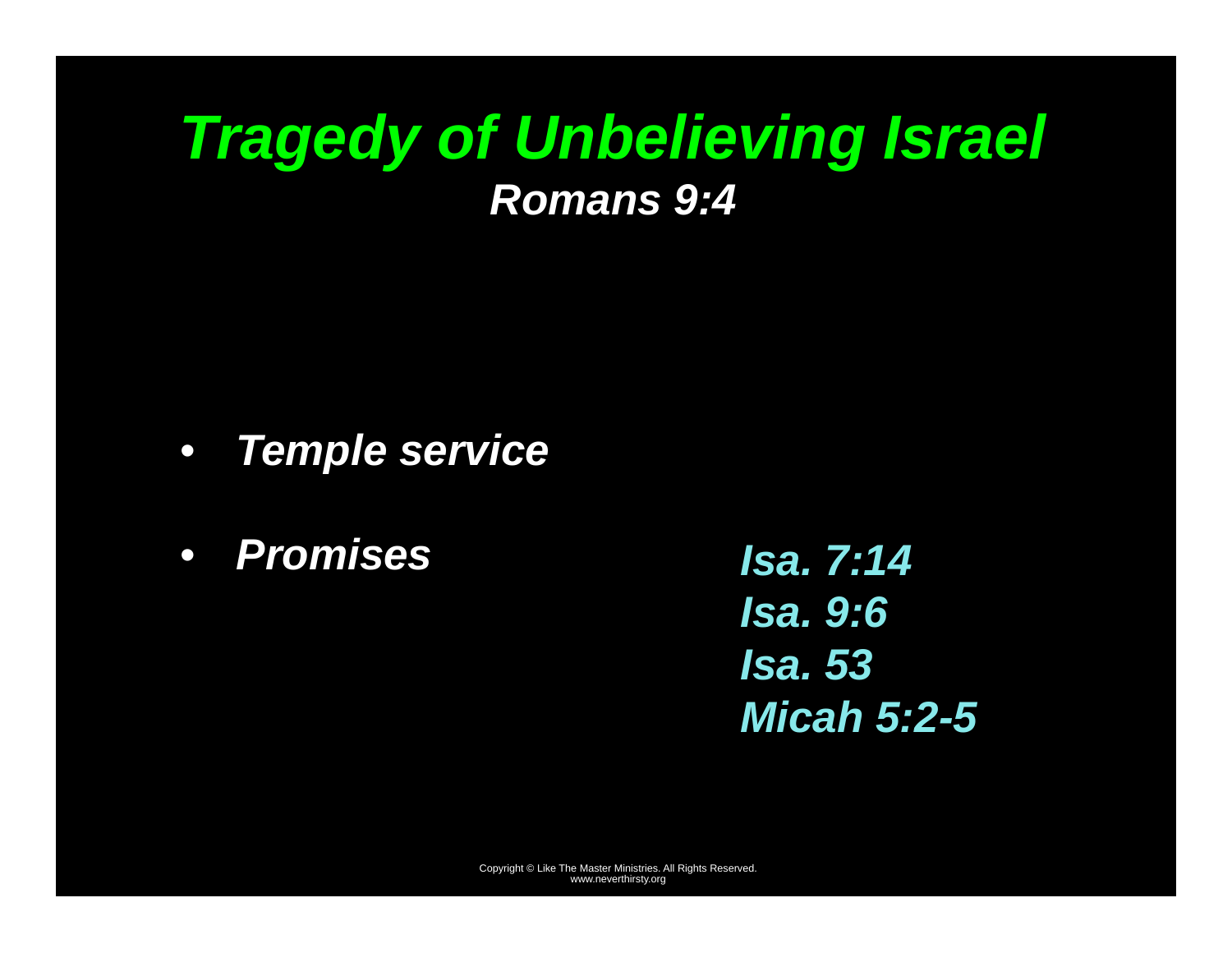